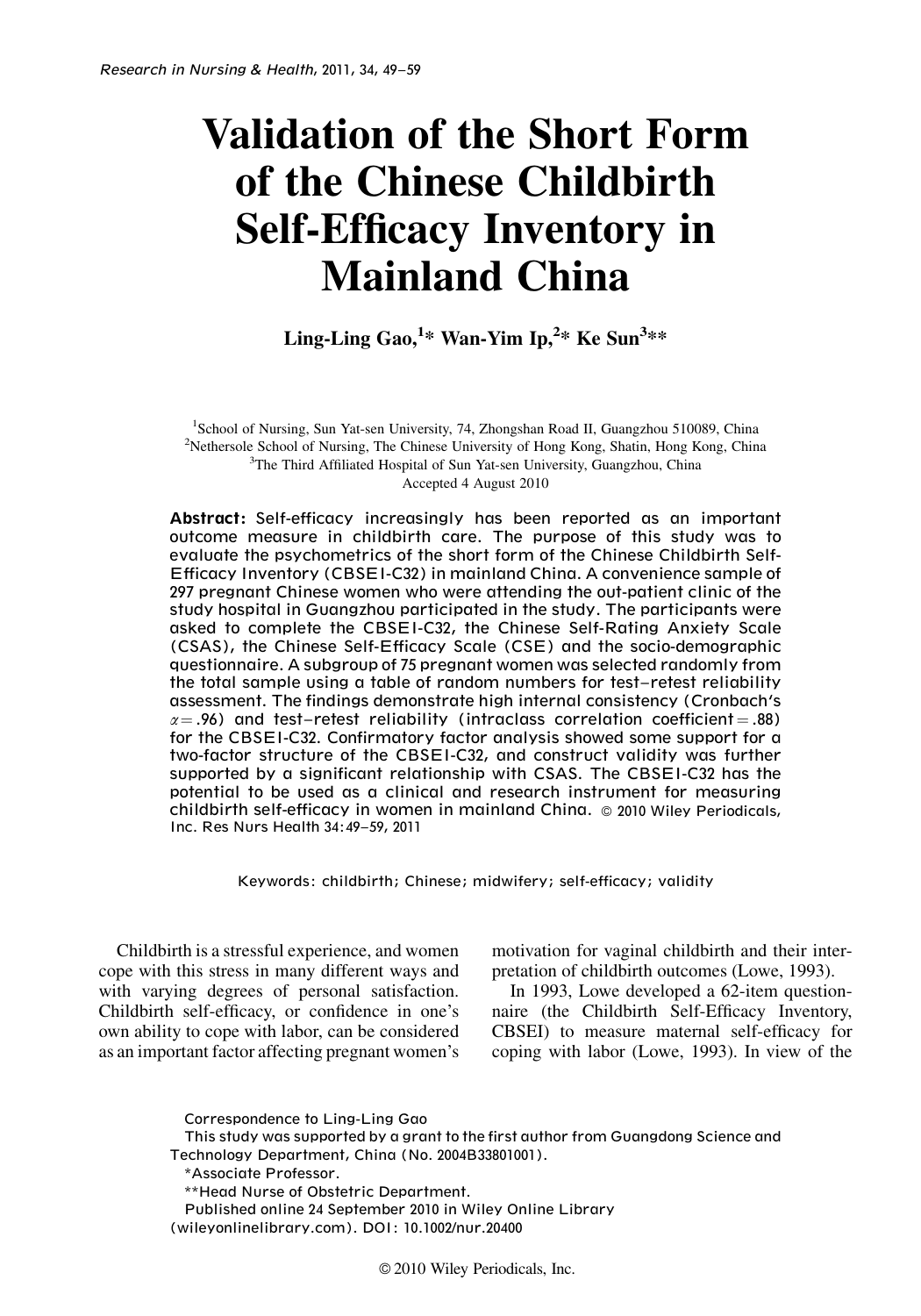repetitive items of the original CBSEI, Ip, Chung, and Tang (2008) developed a short form, the 32-item Chinese Childbirth Self-Efficacy Inventory (CBSEI-C32) that was examined in a sample of pregnant Chinese women in Hong Kong. Because there are political, social, and cultural differences between mainland China and Hong Kong, it was essential to test the reliability and validity of the instrument prior to its adoption into clinical practice in mainland China.

## BACKGROUND OF THE STUDY

Childbirth is a developmental event, and a woman's self-efficacy for childbirth has been shown to be related to how the birth is perceived and coped with (Ip, Tang, & Goggins, 2009; Lowe, 1991). Pregnant women's perceptions may influence the meaning and consequences of childbirth. One way to investigate a woman's perceptions about childbirth would be to study her selfefficacy (Ip et al., 2008).

The notion of perceived self-efficacy was first proposed by Bandura (1977, 1986); it refers to a personal judgment of one's own ability to cope in a specific situation. It is composed of two factors, outcome expectancy (OE) and efficacy expectancy (EE). OE is the belief that a certain behavior will produce a particular outcome. EE is the personal conviction that one can successfully perform those behaviors to produce the desired outcome (Bandura, 1977; Lowe, 1993). OE is related to EE because the outcome beliefs in part determine the expectations (Siela & Wieseke, 2000). According to Bandura (1997), a person with high self-efficacy is more willing to pursue an activity, in spite of difficulties, than a person with lower self-efficacy.

Self-efficacy is believed to be an important variable in childbirth because it predicts how much effort will be expended and how long a woman will persist with behaviors that assist her to remain in control of the birthing process (Watt & Martin, 1994). Pain during labor is a stressor that may affect a woman's perception of control. Previous researchers have found that self-efficacy significantly contributed to predicting labor pain (Larsen, O'Hara, Brewer, & Wenzel, 2001; Stockman & Altmaier, 2001). Women with greater selfefficacy reported less perceived pain during the process of labor (Ip et al., 2009; Lowe, 1996; Stockman & Altmaier, 2001). That self-efficacy makes pain easier to manage is corroborated by previous research on other types of pain (Resnick et al., 2007).

Self-efficacy during childbirth is also related to the state of anxiety that is specific to childbirth (Beebe, Lee, Carrieri-Kohlman, & Humphreys, 2007; Ip et al., 2009; Lowe, 2000). This anxiety is associated with the potential for obstetric complications during pregnancy and childbirth (Rizzardo, Magni, Cremonese, Rossi, & Cosentino, 1988). Moreover, negative emotional states, such as anxiety, are believed to affect self-efficacy both directly, through negative perceptions of physiological arousal, and indirectly, through the impact this arousal has on performance (Kavanagh, 1992). In fact, previous researchers have demonstrated that individuals with a firm belief that they can exercise some control over pain and physical functioning report fewer pain behaviors, less mood disturbance, and better psychological well-being (Green & Baston, 2003).

Parity has been identified in previous studies as a strong predictor of childbirth self-efficacy (Drummond & Rickwood, 1997; Ip et al., 2008). Primigravid women were found to have a significantly lower level of self-efficacy for childbirth than the multigravid women (Ip et al., 2008). Lowe (1991) explained that a positive past experience of childbirth is a powerful source of information that contributes to building a woman's sense of competence to remain in control during subsequent births.

The cesarean section (CS) rate has reached 50– 70% in some large Chinese cities such as Beijing, Shanghai, and Guangzhou in mainland China. The reasons for the high CS rate are not only related to the women's physical condition, but also a result of women's individual preferences (Shi & Gong, 2005). Further, it was shown that lack of confidence in vaginal delivery and fears of labor were the main reasons for a planned CS (Y. Li, Sun, & Zhang, 2007). Many women who choose CS believe that it is not only safer than vaginal delivery, but also less painful and associated with less anxiety (Cheng et al., 2003). However, the lack of a reliable and valid mainland Chinese version of a childbirth self-efficacy instrument is a barrier to the understanding of self-efficacy for childbirth and the development of interventions to enhance that self-efficacy.

Although Hong Kong was returned to China in 1997, under the ''One country two systems'' policy, there are political, social, and cultural differences between mainland China and Hong Kong. Compared with mainland China, Hong Kong is more industrialized, more developed, and more deeply influenced by Western values. For example, in mainland China, childbirth is still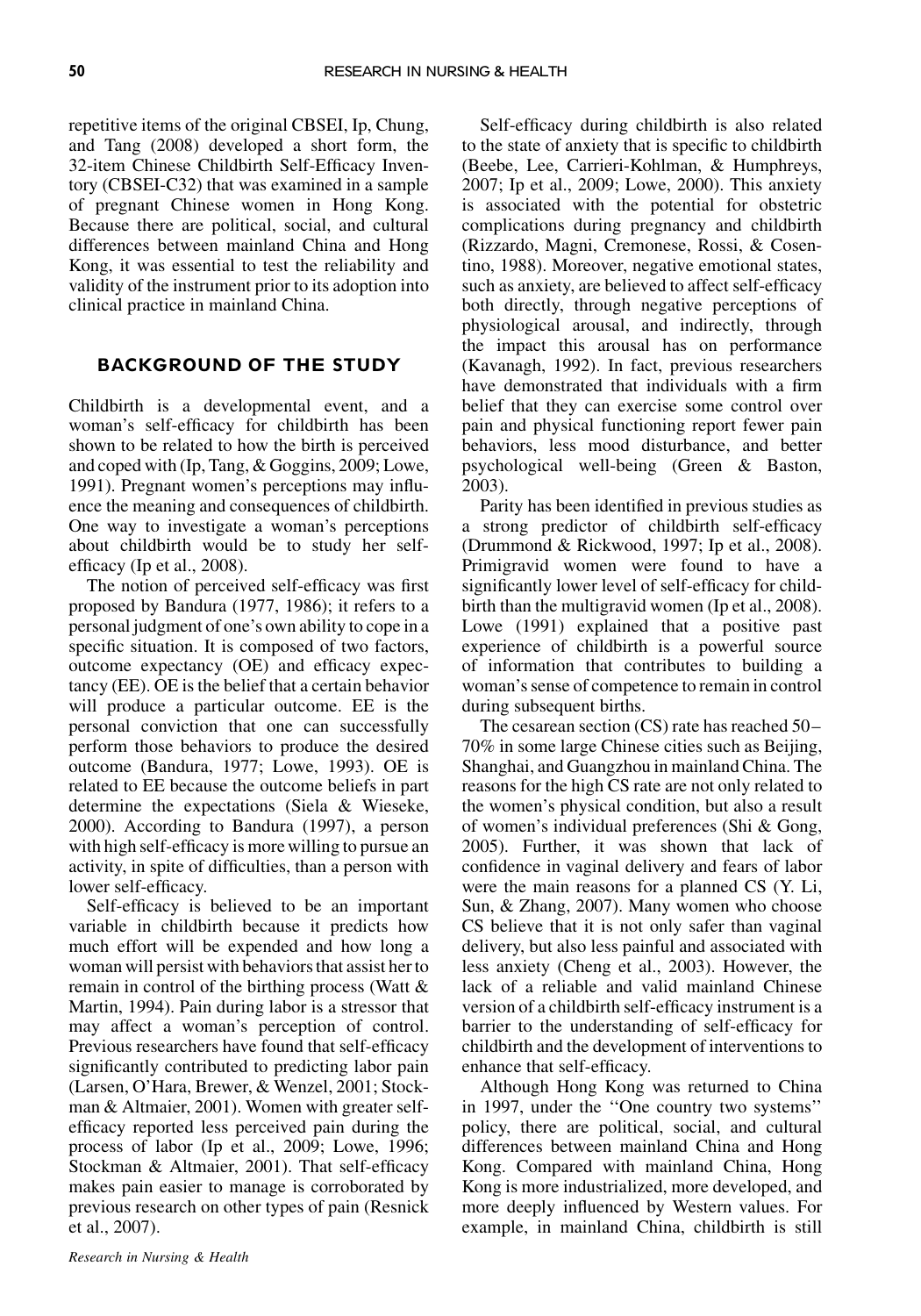seen as ''women's business,'' and fathers are not expected to be present or to provide support to their partners during labor and delivery (Kartchner & Callister, 2003). Fathers or partners who ask to stay with women in the labor ward are charged a fee of 200–800 Yuan (equivalent to US \$29–118; Zhang, Dai, & Zeng, 2007). In Hong Kong, fathers are encouraged to be present and to support their partners during labor and delivery; this is recognized as a part of family-centered care, and no extra fee is charged (Ip, 2000).

Additionally, pregnant women in Hong Kong enjoy a subsidy of more than 90% for health care services (Yuk & Wong, 2009). In mainland China, only 100 million of the urban population (49.6% of all those employed) are covered by health insurance (China Ministry of Statistics, 2004). Many women in urban areas such as Guangzhou have to pay for their delivery services themselves (Gao, 2010). Healthcare providers are paid on a fee-for-service basis whether the mothers are insured or uninsured.

Further, there is no legal restriction on how many children couples in Hong Kong may have. In mainland China the one child policy was introduced to control population in 1979. In the cities, the policy is strictly applied, with a few exemptions. In rural areas, a second child is generally allowed after 5 years, especially if the first child is a girl (J. H. Li, 2004). Third children are allowed for some ethnic minorities. In cities, most women have only one opportunity for childbirth in their lifetime, and pregnant women or their families may consider that the perceived advantage of cesarean section outweighs the risk of surgery (Wu, 2000).

Because the political, social, and cultural contexts are quite different between mainland China and Hong Kong, a rigorous validation process was essential before the adaptation of the CBSEI-C32 for use in pregnant women in mainland China. The findings of this study contribute to a better understanding of pregnant women's confidence in their coping abilities for labor and facilitate the development of culturally appropriate nursing care.

# Study Aim

The aim of this study was to test the CBSEI-C32 in mainland China. The following questions were addressed:

- 1. Does a two-factor model for the CBSEI-C32 fit the data well?
- 2. Can the two-factor structure of the CBSEI-C32 demonstrate criterion-related concurrent valid-

ity with the Chinese Self-Efficacy Scale and the Chinese Self-Rating Anxiety Scale?

- 3. Can the two-factor structure of the CBSEI-C32 distinguish primigravid women from multigravid women?
- 4. Is the two-factor structure of the CBSEI-C32 internally consistent?
- 5. Is the CBSEI-C32 stable over brief intervals?

# **METHODS**

#### Sample

Guangzhou is a sub-provincial city located in southeastern China. It is the capital of Guangdong Province and has a population of approximately 10 million. According to the National Health Services Survey (China Ministry of Statistics, 2004), among all pregnant women who delivered infants in mainland China, 20% in the rural areas and more than 63% in the urban areas were admitted to general hospitals. A strong technological influence has developed, and midwives are involved in task-oriented situations in general hospitals with little time is available for psychological and individualized support (Hong, 2007). The study was carried out in one general hospital, a leader in providing obstetric services in Guangzhou, where about 3,000 babies are delivered per year.

Some authors recommend that 5 or more participants per item is an acceptable sample size for factor analysis (Bryant & Yarnold, 1995; Gorsuch, 1983); others suggest that a sample size of 200 is adequate in most cases of factor analysis (DeVellis, 2003). A convenience sample of 300 pregnant Chinese women who were attending the out-patient clinic of the study hospital for followup visits in their third trimester of pregnancy was recruited for the study. The inclusion criteria included being a pregnant woman in the third trimester of pregnancy and able to read Chinese. In line with previous studies (Ip et al., 2008; Lowe 1993; Sinclair & O'Boyle, 1999), only pregnant women who had planned elective caesarean section at the time of recruitment were excluded from the study. A subgroup of 75 pregnant women was selected randomly from the total sample using a table of random numbers to assess for test– retest reliability.

## **Instruments**

The CBSEI-C32. The original CBSEI (Lowe, 1993), based on Bandura's (1977, 1997) selfefficacy theory, is a psychometrically sound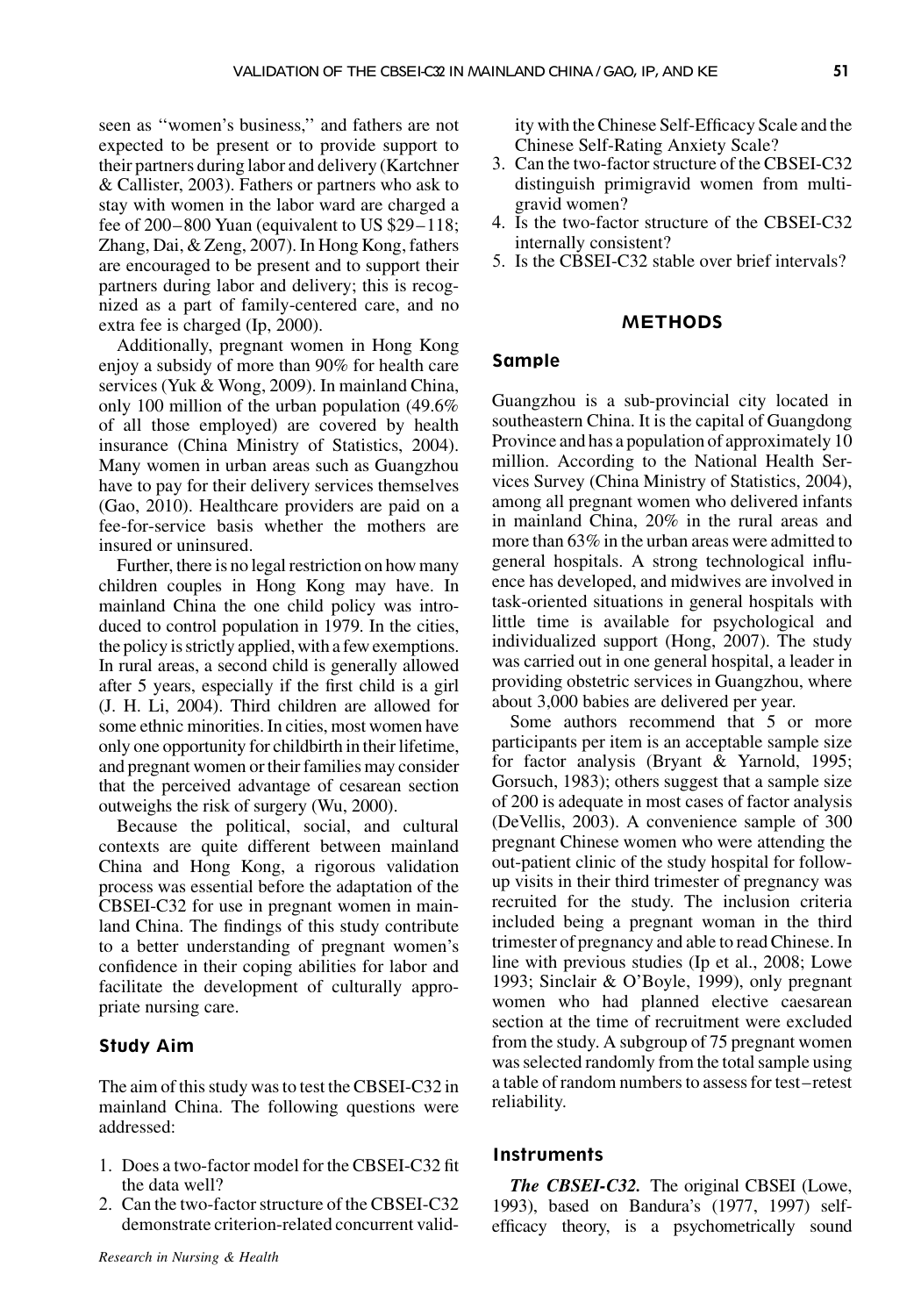diagnostic tool for evaluating women's self-efficacy for childbirth (Drummond & Rickwood, 1997; Lowe, 1993; Sinclair & O'Boyle, 1999). The CBSEI scale has shown high internal consistency reliability across studies (.86–.95), and an exploratory factor analysis suggests that each CBSEI subscale is unidimensional (Lowe, 1993). The original CBSEI is a 62-item, four factor structure scales being made up by two repetitive sets of variables. The first two factors 15-item subscales (OE-15 and EE-15) are completed during first stage of labor, and the other two are 16-item subscales (OE-16 and EE-16) completed during the second stage of labor. Each of the four subscales consists of the same 15 items which address common nonpharmacological coping behaviors for childbirth, such as ''relax my body'' and ''use breathing during labor contractions''. One additional item ''focus on the person helping me in labor'' is included in the OE-16 and EE-16 subscales. In view of the repetitive items used for eliciting the response across the two stages of labor and the lengthy structure of the original CBSEI, Ip et al. (2008) developed a short-form, two-factor structure Chinese CBSEI by deleting two repetitive subscales (OE-15 and EE-15) of the Chinese version of the original CBSEI (Ip, Chan, & Chien, 2005).

The short form of the CBSEI (Ip et al., 2008) has two parallel subscales: OE-16 and EE-16. The two subscales, which consist of the same 16 items measuring coping behavior for childbirth, such as breathing and coughing exercises, distraction, and relaxation, were adopted for measuring women's perceived self-efficacy in coping with the whole labor process. The respondents to the short-form CBSEI are asked to rate the helpfulness and the certainty of exercising the coping items on a 10-point self-report scale from 1 (not at all helpful) to 10 (very helpful) for the OE-16, and from 1 (not at all sure) to 10 (very sure) for the EE-16. Each of the subscale measures yields a scale score between 16 and 160. In each case, a higher score indicates a higher level of OE or EE for labor. The CBSEI-C32 has been shown to be a valid and reliable self-report measure of women's selfefficacy in coping with childbirth in a sample of the Chinese population in Hong Kong, with reported Cronbach's alpha values of > .90 for each subscale and favorable fit indices supporting the conceptual dimensions of the scale (Ip et al., 2008).

The CBSEI-C32 was reviewed for content validity by three professional midwives. These experts provided written feedback on the clarity of the instructions and on the relevance of the

content of the CBSEI-C32 items to the Chinese culture in mainland China, but were not requested to provide a quantitative rating for each item. The wording of one item was revised to enhance comprehension, as suggested by the expert panel.

The Chinese Self-Efficacy Scale (CSE). The CSE (Schwarzer & Jerusalem, 1995) is a 10-item, 4-point self-report scale used to assess a general sense of perceived self-efficacy to cope with stressful life events. The CSE was validated in 14 cultures including Chinese, Indonesian, Japanese, and Korean communities. The Chinese version of the CSE has supportive reliability. The reported test–retest reliability over 2 weeks was .85 (Chiu & Tsang, 2004). Reported internal consistency estimates range from .91 to .93 (Cheung & Sun 1999; Chiu & Tsang 2004; Zhang & Schwarzer, 1995). Significant correlations with measures of political efficacy, anxiety, and depression support construct validity (Cheung & Sun 1999; Chiu & Tsang 2004; Zhang & Schwarzer, 1995). In the present study, the Cronbach's alpha of the CSE was .81.

The Chinese Self-Rating Anxiety Scale (CSAS). The CSAS (Zung, 1971) has been used in a variety of studies among Chinese women (X. Q.Wang, Lambert, & Lambert, 2007; J. D.Wang & Zhao, 2004). It is a 20-item scale measuring symptoms of anxiety, with some of the items reflecting a positive and some a negative perception. They are answered on a 4-point scale ranging from 1 (none or a little of the time) to 4 (most or all of the time). Negatively worded items are reverse scored prior to the summation of the individual item responses. The total score is multiplied by 1.25 to reach a standardized score ranging from 25 to 100; a higher score reflects a higher level of anxiety. We did not find construct validity for the CSAS reported in the literature. However, the CSAS has demonstrated adequate content validity by being sensitive to change in treatment study of anxiety (Zhang, Song, & Guo, 2009). A significantly negative correlation with the measure of childbirth self-efficacy (CBSEI-C32) in the present study supports construct validity of the CSAS. The internal consistency, Cronbach's alpha, ranged from .72 to .81 among Chinese people (X. Q. Wang et al., 2007; J. D. Wang & Zhao, 2004). The Cronbach's alpha was .80 in the present study.

A self-designed questionnaire was also used to measure respondents' socio-demographic variables and obstetric data including parity, gestational age, and childbirth education attendance.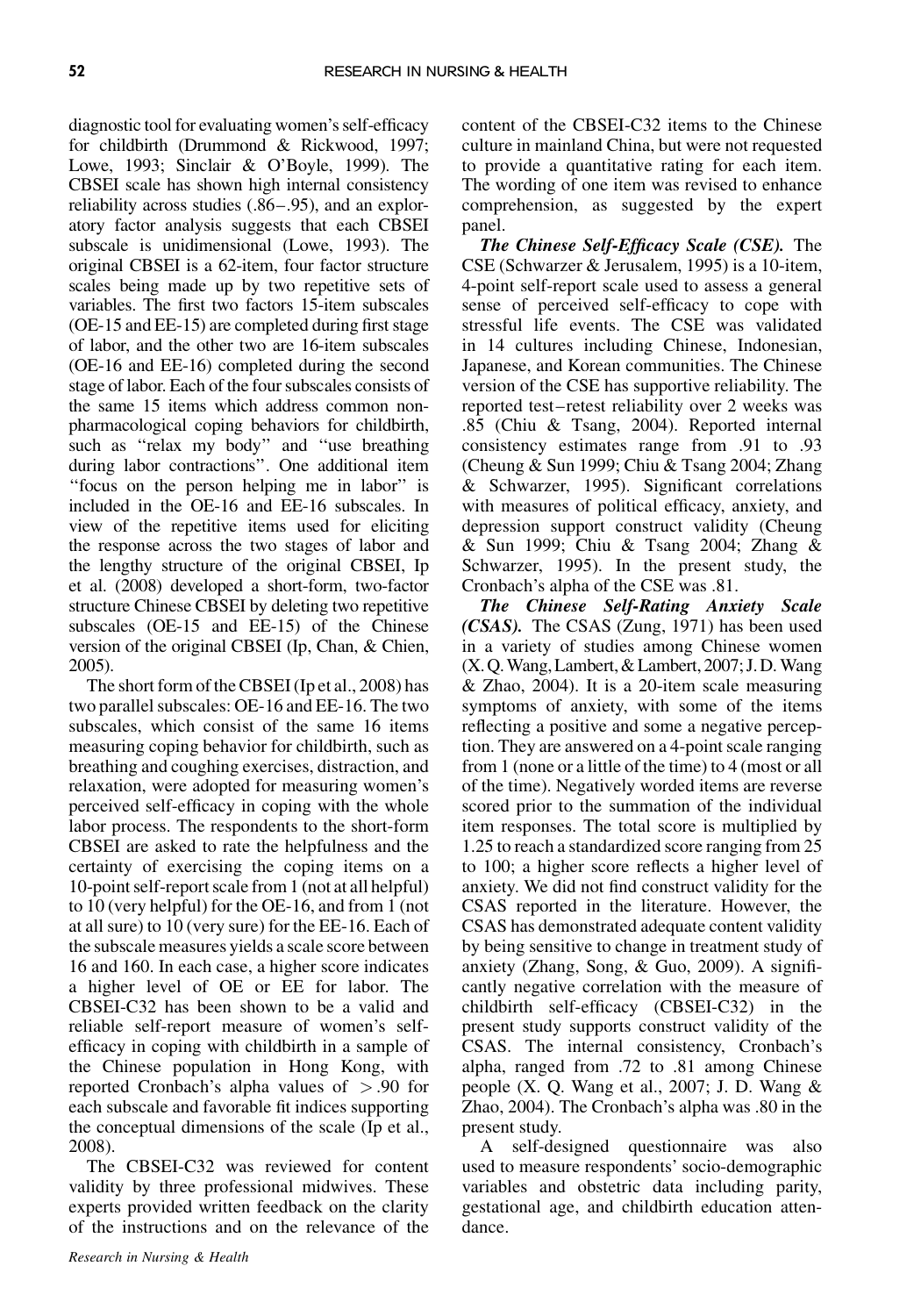# Procedure and Ethical Considerations

Permission to access the study site and ethical approval were gained from the study hospital and the Sun Yat-sen University in Guangzhou. Potential respondents were informed about the purpose and procedure of the study, and the women's written consents were obtained before inclusion. Voluntary participation and confidentiality of data were assured. It was emphasized that refusal or withdrawal from the study would not influence the care received.

After gaining ethical approval, a pilot study on 10 eligible subjects was carried out to assess the logistic issues in the feasibility of the study and to identify any unpredicted data collection problems. No problem in understanding and completing the CBSEI-C32 was reported. A training session was provided for the research assistant (RA) to ensure the accuracy and consistency of the data collection.

The trained RA was responsible for collecting data. All eligible subjects who were waiting for their appointments at the obstetric out-patient clinic of the study hospital were invited to participate in the study. After giving informed consent, the participant was asked to complete the CBSEI-C32, CSE, CSAS, and socio-demographic questionnaire in an interview room. The RA remained in the vicinity to answer questions and received returned questionnaires personally. The re-testing of the CBSEI-C32 on the subsample was carried out 2 weeks later in the same clinic. The duration of each data collection was approximately 15–20 minutes. All data were collected during a 5-month period in 2009.

## Data Analysis

Data were analyzed using the SPSS for Windows, version 16.0 (SPSS, Inc., Chicago, IL). Descriptive statistics were used to summarize demographic characteristics. The internal consistency of the CBSEI-C32 was assessed using Cronbach's alpha together with Guttman's split half. The test– retest reliability of the initial data collection and the 2-week follow-up was calculated using the intraclass correlation coefficient (ICC). An ICC above .75 indicates acceptable reliability over brief intervals (Portney & Watkins, 2000).

The construct validity of the CBSEI-C32 was examined by calculating the correlation coefficients of the CBSEI-C32 with the CSE and the CSAS. An independent  $t$ -test was used to compare the difference in the CBSEI-C32 scores between the primigravid and multigravid women. Confirmatory factor analysis (CFA) was conducted using LISREL 8.80, and Bartlett's tests were performed to examine the adequacy of the data for factor analysis. The maximum likelihood method was chosen for parameter estimation to test the two-factor structure of the CBSEI-C32. The overall fit of the model was examined by goodness-of-fit indices, including a Chi-square test  $(\chi^2)$ , the relative mean square error of approximation (RMSEA), the normed fit index (NFI), non-normal fit index (NNFI), comparative fit index (CFI), and incremental fit index (IFI).

# RESULTS

#### Sample Characteristics

Of 300 questionnaires distributed to eligible women, two were found to have more than 10% missing data. A total of 298 completed questionnaires were collected for data analysis. In the data cleansing procedure, the assumptions of multivariate normality and linearity were evaluated. Using Mahalanobis distance, one pregnant woman was identified as a multivariate outlier,  $p < .001$ , and the data from this woman were deleted. This woman showed an extremely high OE subscale score and an extremely low EE score. The data for final analysis came from 297 women, all having fully complete scales and questionnaires.

Ages of the 297 women ranged from 20 to 39 years (mean  $=$  28.3,  $SD = 3.1$ ), and the mean gestational age was 238.2 days  $(SD = 15.2)$  at enrollment. Table 1 presents the other sociodemographic characteristics of the sample. The clear majority were primigravidas. All the participants were married, and almost 80% of the women had at least a tertiary education. The majority of the women were employed  $(n = 241,$ 81.5%), with a monthly household income more than ¥4,000 (US\$600) per person, which was above the average monthly household income in Guangzhou (Gao, 2010).

## Comparison of Mean CBSEI-C32 Scores Between Mainland Chinese and Hong Kong Women

Table 2 presents a comparison of the mean and standard deviations of the subscales of the CBSEI-C32 in the present study and the study conducted in Hong Kong (Ip et al., 2008). The mean scores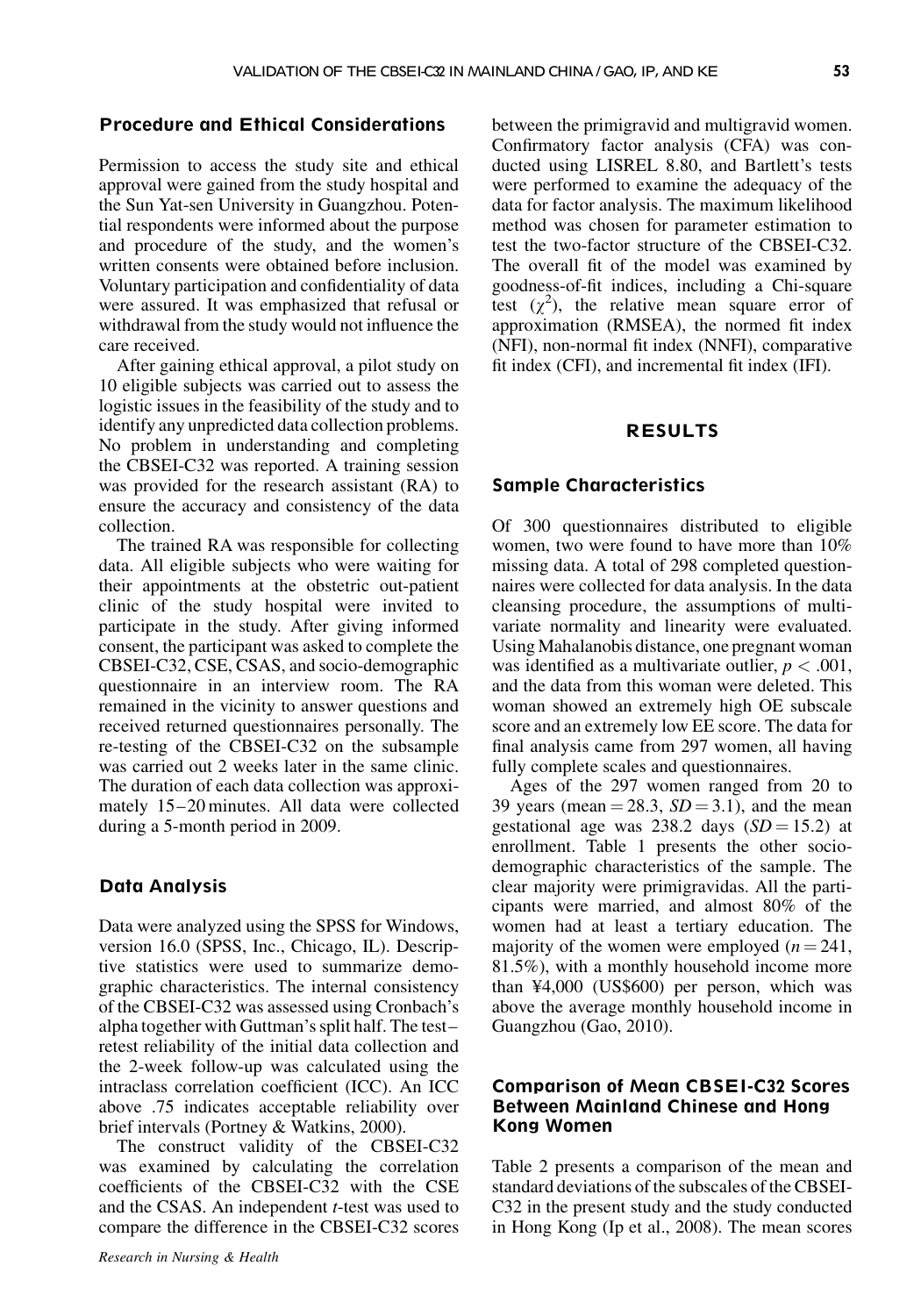| Characteristics            | $n$ (%)     |
|----------------------------|-------------|
| Parity                     |             |
| Nullipara                  | 242 (81.5)  |
| Multipara                  | 55 (18.5)   |
| <b>Educational level</b>   |             |
| Primary                    | 1(.3)       |
| Secondary                  | 64 (21.5)   |
| Tertiary or university     | 232 (78.1)  |
| Occupation                 |             |
| Housewife                  | 52 (17.5)   |
| Skilled                    | 85 (28.6)   |
| Clerical                   | 63 (21.2)   |
| Professional/managerial    | 97 (32.7)   |
| Household income (monthly) |             |
| $<$ ¥1,000                 | 3(1.0)      |
| ¥1,000-1,999               | 12(4.0)     |
| $42,000 - 2,999$           | 44 (14.8)   |
| ¥3,000-3,999               | 55 (18.5)   |
| $>$ ¥4,000                 | 183 (61.6)  |
| Insurance covered          |             |
| Yes                        | 136 (45.8)  |
| N٥                         | 161(54.2)   |
| Antenatal class attendance |             |
| Yes                        | 297 (100.0) |
| N٥                         | 0(0)        |

Table 1. Socio-Demographic Characteristics of Sample ( $n = 297$ )

obtained from the primigravid women in mainland China in this study had a similar pattern to the previous study in Hong Kong, with OE scores higher than EE scores. Apart from this similarity, all the subscale mean scores in this study  $(mean = 119.10 - 139.07)$  were higher than those reported in Hong Kong.

## **Reliability**

The Cronbach's alpha was .96 for the total scale and .91 and .94 for the subscales measuring OE and EE, respectively, indicating adequate internal consistency. Subscales to total scale correlates were .95 ( $p < .01$ ) for the OE-16 subscale and .96  $(p < .01)$  for the EE-16 subscale, and the correlation coefficient between the subscales was .85  $(p < .01)$ , indicating significant overlap between the two subscales. The ICC was .82 for the OE-16 and .84 for the EE-16, with a total scale ICC of .88, indicating a high stability of the CBSEI-C32 over a 2-week period (Table 3).

# Construct Validity

The first step of the CFA indicates that the matrix was suitable for factor analysis, as Bartlett's test of sphericity gave  $p < .0005$  and the Kaiser– Meyer–Olkin measure of sampling accuracy was .91 (George & Mallery, 2006). As to the overall fit of the model, there was mixed support for the two-factor structure of the CBSEI-C32. The values of factor loadings indicate that the items had significant loadings on the two-factor solution as OE and EE as listed in Figure 1. Factor loadings ranged from .43 to .85 on OE, and from .57 to .85 on EE, with all items demonstrating moderate to strong factor loadings above .40 (Fig. 1). The statistical significance of the two-factor correlations ( $r = .85$ ,  $p < .01$ ) supports the hypothesis that the two factors (OE-16 and EE-16) are highly related dimensions of self-efficacy for childbirth. The Chi-square test  $(\chi^2(463, n = 297) = 4,113.33,$  $p < .001$ ) was significant, indicating that the model did not adequately account for the observed covariation among the variables (Munro, 2005). The value of RMSEA indicates that the average residual correlation was .09, which is within the range of reasonable errors of approximation for the population (MacCallum, Browne, & Sugawara, 1996). Other fit indices are often considered indicative of a good fit, particularly the NFI (.96),

Table 2. Comparison of the CBSEI-C32 Subscale Scores Between Mainland Chinese and Hong Kong Women

| Studies                       | $OE-16$ , Mean $(SD)$ | $E E$ -16, Mean $(SD)$ |  |
|-------------------------------|-----------------------|------------------------|--|
| Hong Kong, Ip et al. (2008)   |                       |                        |  |
| All the women $(n=293)$       | 106.46 (24.35)        | 103.08 (23.08)         |  |
| Primigravida ( $n = 155$ )    | 107.69 (23.89)        | 99.53 (23.25)          |  |
| Multigravida ( $n = 138$ )    | 105.15(25.01)         | 107.16 (22.33)         |  |
| Mainland China, Present study |                       |                        |  |
| All the women $(n=297)$       | 127.56 (23.00)        | 124.56 (24.65)         |  |
| Primigravida ( $n=242$ )      | 126.94 (23.24)        | 119.10 (24.40)         |  |
| Multigravida ( $n = 55$ )     | 139.07 (17.95)        | 139.76 (19.64)         |  |
|                               |                       |                        |  |

Note: OE-16, outcome expectancy subscale of the CBSEI-C32; EE-16, efficacy expectancy subscale of the CBSEI-C32; CBSEI-C32, the short form of the Chinese Childbirth Self-Efficacy Inventory.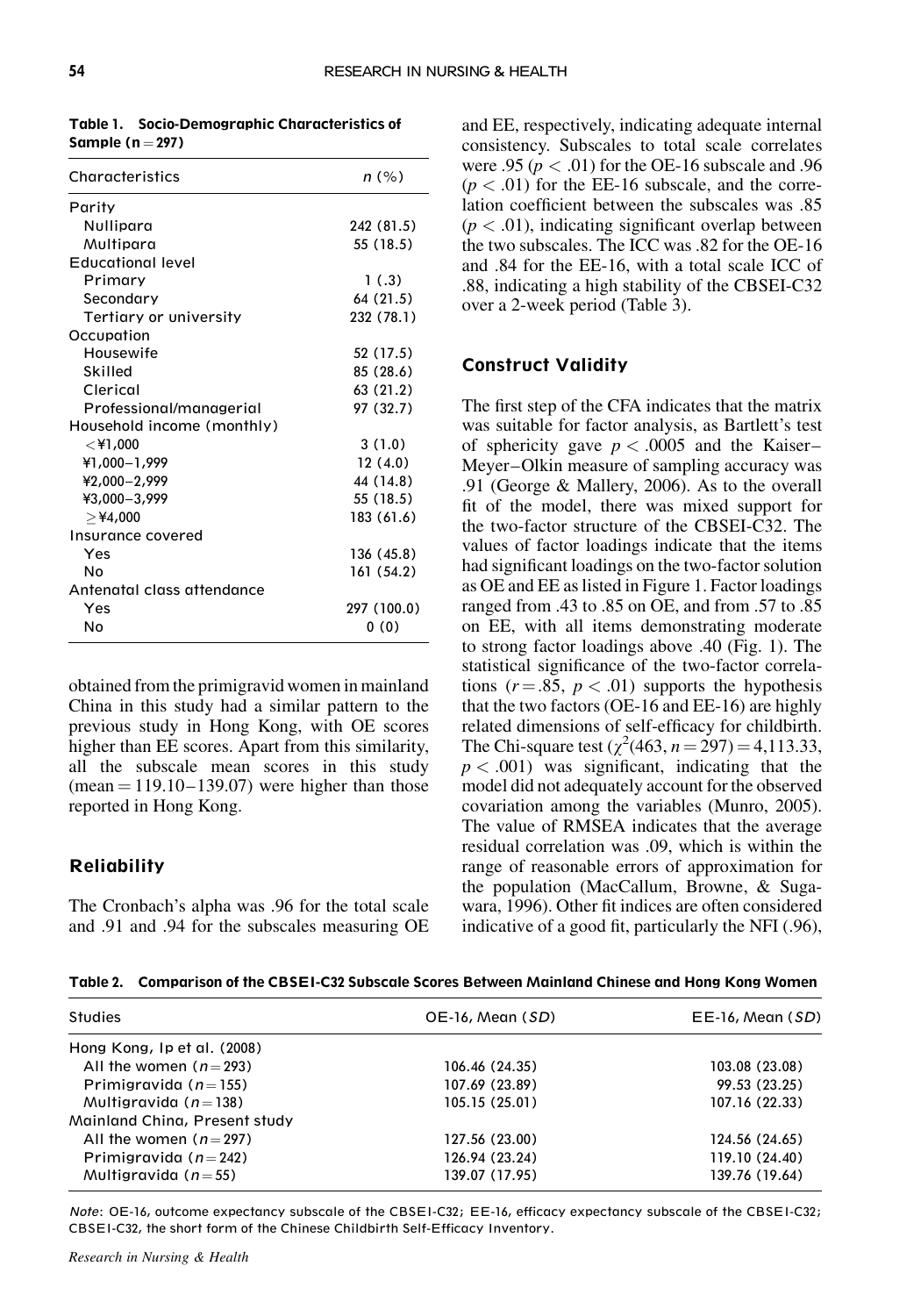| ___ ____ _____ |                     |                         |         |            |             |  |
|----------------|---------------------|-------------------------|---------|------------|-------------|--|
| Scale          | Cronbach's $\alpha$ | Guttman's<br>Split-Half | ICC     | <b>CSE</b> | <b>CSAS</b> |  |
| CBSEI-C32      | .96                 | .93                     | $.88^*$ | $.32*$     | $-.21*$     |  |
| OE-16          | .91                 | .86                     | $.82*$  | $.29*$     | $-.21*$     |  |
| EE-16          | .94                 | .87                     | .84*    | $.31*$     | $-.19*$     |  |

Table 3. Internal Consistency, Test–Retest Correlations of CBSEI-C32, and Correlations of CBSEI-C32 With  $CSE$  and  $CSAS$  (n = 297)

Note: CBSEI-C32, the short form of the Chinese Childbirth Self-Efficacy Inventory; OE-16, outcome expectancy subscale of the CBSEI-C32; EE-16, efficacy expectancy subscale of the CBSEI-C32; ICC, intraclass correlation coefficient; CSE, Chinese Self-Efficacy Scale; CSAS, Chinese Self-Rating Anxiety Scale.  $p < .01$ .



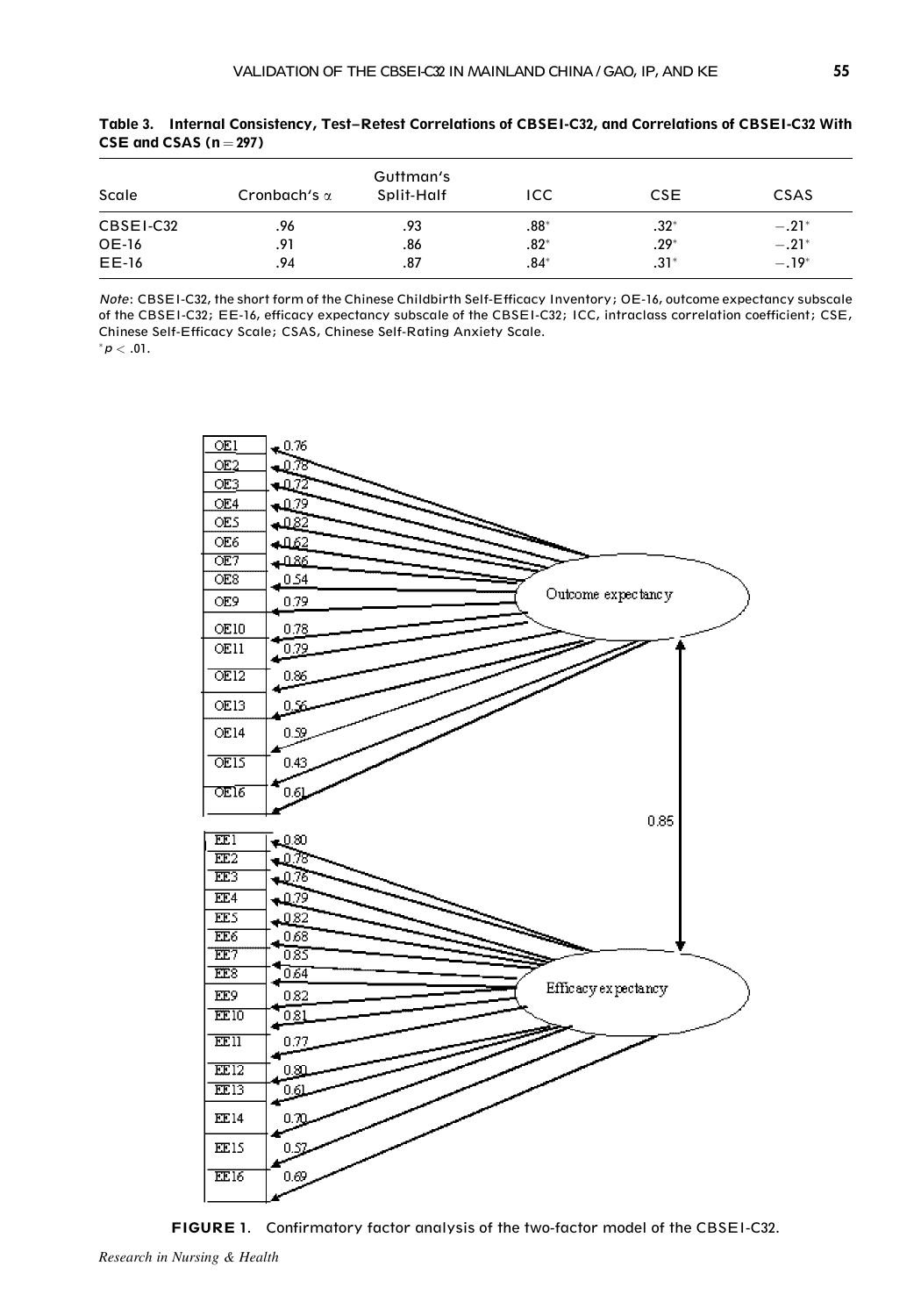NNFI (.97), CFI (.97), and IFI (.97; Kline, 2005; Marsh, Balla, & Hau, 1996), in the case of large samples.

# Concurrent Validity

The CBSEI-C32 total score correlated positively with the CSE and correlated negatively with the CSAS. Both the OE-16 and the EE-16 subscales also correlated positively with the CSE and correlated negatively with the CSAS, which supported the construct validity of the CBSEI-C32. These values are provided in Table 3.

# Relationship of Parity to CBSEI-C32 **Scores**

As shown in Table 4, significant parity effects were demonstrated; multigravid women reported higher OE-16, EE-16, and CBSEI-C32 total scores than did primigravid women, providing evidence supportive of the construct validity of the CBSEI-C32. These values are shown in Table 4.

# **DISCUSSION**

Findings from the psychometric testing offer support for the CBSEI-C32 as a valid and reliable tool for the assessment of childbirth self-efficacy among pregnant women in mainland China. The CBSEI-C32 has acceptable internal consistency, with the Cronbach's alpha exceeding the criteria of .80 for the total scale. The OE and EE subscales correlated strongly with each other indicating a satisfactory degree of homogeneity among all items. The high ICCs for the total scale and subscales demonstrated a strong stability of the CBSEI-C32 over time.

CFA showed some support for the two-factor structure of the CBSEI-C32, reflecting the two dimensions of OE and EE consistent with the original factor structure identified in previous research (Ip et al., 2008). The findings of the  $\gamma^2$  in CFA and the high correlations ( $r = .85$ ,  $p < .01$ ) between the two dimensions may reflect the duplicated nature of the variables in the two subscales (Stevens, 2009). Continued research is needed to clarify the homogeneity within and distinctiveness between the two factors of the CBSEI-C32 (Portney & Watkins, 2000). It could be that, in the end, the instrument will collapse into one scale with a single dimension.

We have not compared this study with previous studies in Western countries (Drummond & Rickwood, 1997; Lowe, 1993; Sinclair & O'Boyle, 1999) because the western studies used the original Childbirth Self-Efficacy Inventory to evaluate women's abilities to cope with labor. Compared with the previous study in Hong Kong, the majority of the participants in this study were primigravidas, largely due to the one child policy in mainland China. The mean score of the CBSEI-C32 for pregnant women in mainland China was higher than the CBSEI-C32 mean for pregnant women in Hong Kong (Ip et al., 2008). This may be related to the high rate of antenatal class attendance in mainland China. A previous study demonstrated that antenatal education has a beneficial effect on confidence in pregnant women (Spinelli, Baglio, Donati, Grandolfo, & Osborn, 2003). Any pregnant woman due to give birth in the study hospital is required to attend the antenatal classes. Thus all the participants in this study had attended the antenatal classes, while only 48.12% of the participants had attended antenatal classes in the Hong Kong based study (Ip et al., 2008).

The relatively high scores of the CBSEI-C32 may also reflect the reality that pregnant women in mainland China had higher levels of confidence in their ability to cope with childbirth. Compared with pregnant Hong Kong Chinese women, who

Table 4. Differences in Mean Scores of CBSEI-C32, OE-16, and EE-16 Between the Primigravid and Multigravid Women

|                             | Mean $\pm$ SD                                      |                                                    |                                  |                               |                            | 95% CI                           |                                 |
|-----------------------------|----------------------------------------------------|----------------------------------------------------|----------------------------------|-------------------------------|----------------------------|----------------------------------|---------------------------------|
|                             | Primigravida,<br>$n = 242$                         | Multigravida,<br>$n = 55$                          | Mean<br><b>Difference</b>        |                               | p                          | Lower                            | Upper                           |
| CBSEI-C32<br>OE-16<br>EE-16 | 245.80 (45.52)<br>126.94 (23.24)<br>119.10 (24.40) | 280.30 (35.42)<br>139.07 (17.95)<br>139.76 (19.64) | $-34.49$<br>$-14.14$<br>$-18.66$ | $-5.27$<br>$-4.23$<br>$-5.29$ | < .001<br>< 0.01<br>< .001 | $-47.38$<br>$-20.71$<br>$-25.60$ | $-21.60$<br>$-7.56$<br>$-11.72$ |

Note: CBSEI-C32, the short form of the Chinese Childbirth Self-Efficacy Inventory; OE-16, outcome expectancy subscale of the CBSEI-C32; EE-16, efficacy expectancy subscale of the CBSEI-C32.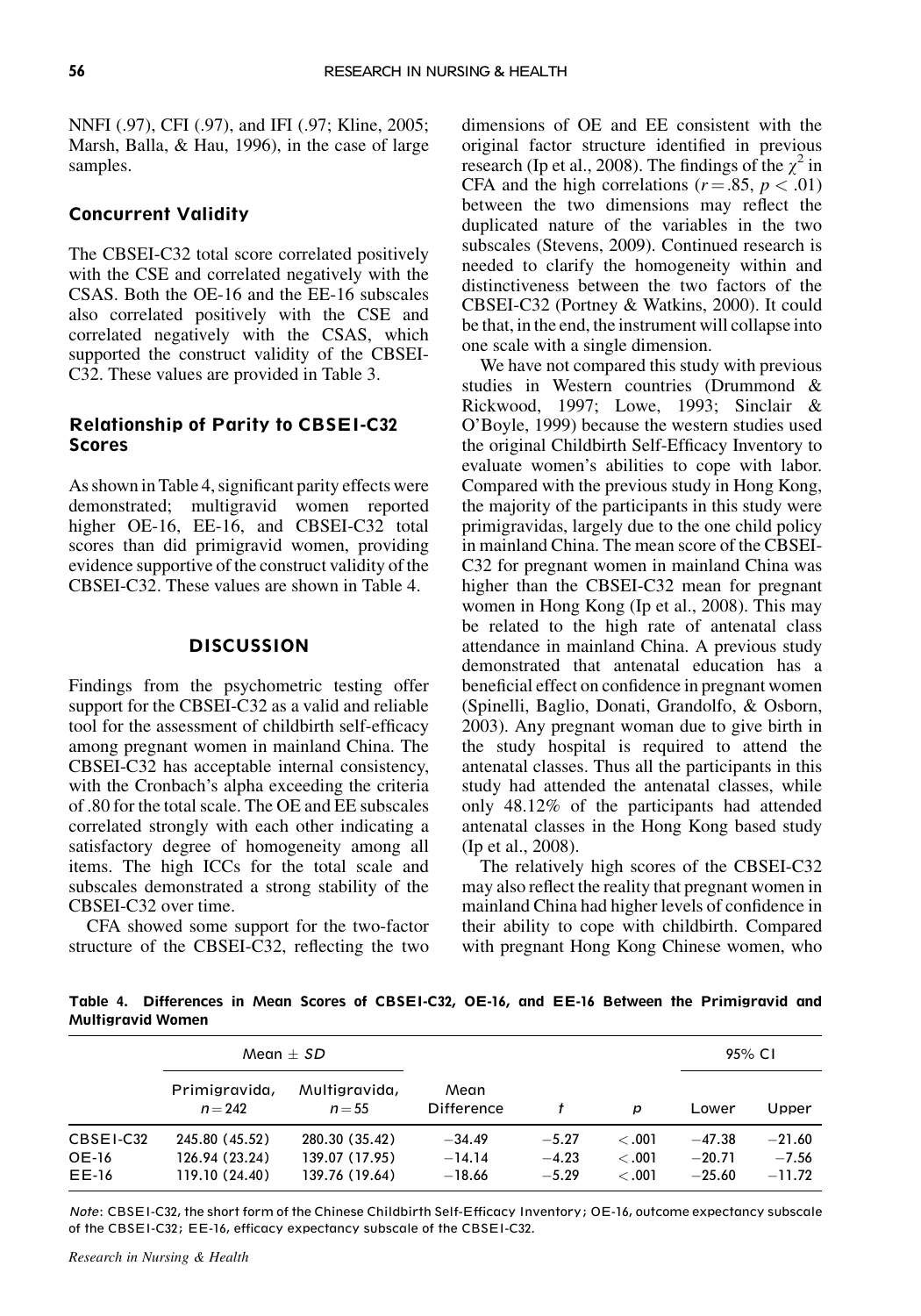can have a subsidy of more than 90% when using health care services (Yuk & Wong, 2009) and have their partner's support during labor and delivery (Ip, 2000), the women in mainland China may have to depend on themselves during labor and delivery. One previous study showed that what motivates women in mainland China to endure pain is their self-efficacy for childbirth (Kartchner & Callister, 2003). Further local qualitative studies on the factors associated with perceived self-efficacy in childbirth are warranted.

As predicted, the CBSEI-C32 correlated positively with the CSE and negatively with the CSAS, providing evidence supporting the construct validity of the CBSEI-C32. Consistent with Bandura's (1997) self-efficacy theory, a strong belief in one's efficacy to exercise control over one's physical condition serves as a psychological indicator of a person's level of health functioning. The negative relationship between childbirth self-efficacy and anxiety is consistent with previous findings that belief that one can exercise some control over one's physical function is also accompanied by less mood disturbance and better psychological well-being (Bernal, Woolley, Schensul, & Dickinson, 2000; Tsay, 2003). The results suggest the importance of childbirth self-efficacy in promoting coping abilities for labor and enhancing the emotional well-being of pregnant women.

The parity differences observed for the CBSEI-C32, with multigravid women scoring significantly higher than the primigravid women, are consistent with the theoretical construct of the CBSEI-C32 (Bandura, 1997). According to Bandura (1997), the direct experience of any event, such as childbirth, is a powerful source of information that influences perceptions of efficacy beliefs. Women who have had positive previous experiences in labor are likely to have a higher perceived self-efficacy for a forthcoming birth and to report a positive childbirth experience (Slade, MacPherson, Hume, & Maresh, 1993). However, this result is different from the Ip et al. (2008) study, in that only EE-16 scores differentiated primigravid women from multigravid women. Further research is needed to explore the discriminant validity of the subscale of EE-16.

The strengths of this study include a large sample size, fulfilling the requirement of 5 or more participants per item for factor analysis. However, the majority of the samples were well educated, married, and middle-class, thus generalization of the results is limited. In further studies, the psychometric properties of the CBSEI-C32 should be explored in a less literate, more rural and varied socio-economic sample.

The CBSEI-C32 shows promise for use as a measure of childbirth self-efficacy among pregnant women in mainland China. It may be possible to use the CBSEI-C32 in antenatal health care for identifying women with low perceived selfefficacy who will need extra support during labor. In addition, the CBSEI-C32 could be used by midwives at the bedside as a measure of maternal perceptions in need of reinforcement. Further, the CBSEI-C32 provides healthcare professionals with a useful tool for design and evaluation of culturally appropriate interventions that foster self-efficacy for childbirth. Effects of intervention strategies, such as providing opportunities especially for the primigravid woman to model, role play, and practice childbirth coping skills, including breathing, relaxation, distraction, and cognitive restructuring of pain, to facilitate the development of self-efficacy for childbirth could be evaluated with the instrument. The achievement of greater self-efficacy for childbirth may help reduce anxiety and pain in labor.

## REFERENCES

- Bandura, A. (1977). Self-efficacy: Toward a unifying theory of behavioral change. Psychological Review, 84, 191–215.
- Bandura, A. (1986). Social foundations of thought and action: A social cognitive theory. Englewood Cliffs, NJ: Prentice Hall.
- Bandura, A. (1997). Self-efficacy: The exercise of control. New York, NY: Freeman.
- Beebe, K.R., Lee, K.A., Carrieri-Kohlman, V., & Humphreys, J. (2007). The effects of childbirth self-efficacy and anxiety during pregnancy on prehospitalization labor. JOGNN-Journal of Obstetric, Gynecologic, and Neonatal Nursing, 36, 410– 418.
- Bernal, H., Woolley, S., Schensul, J.J., & Dickinson, J.K. (2000). Correlates of self-efficacy in diabetes self-care among Hispanic adults with diabetes. The Diabetes Educator, 26, 673–680.
- Bryant, F.B., & Yarnold, P.R. (1995). Principal components analysis and exploratory and confirmatory factor analysis. In: L.G. Grimm, & R.R. Yarnold (Eds.), Reading and understanding multivariate statistics (pp. 99–136). Washington, DC: American Psychological Association.
- Cheng, Y.M., Yuan, W., Cai, W.D., Zhang, W.M., Wang, T.Y., & Wang, Y. (2003). Study on the occurrence of cesarean section and factors related to CS in China. Chinese Journal of Epidemiology, 24, 893–896 (in Chinese).
- Cheung, S.K., & Sun, S.Y. (1999). Assessment of optimistic self-beliefs: Further validation of the Chinese version of the General Self-Efficacy Scale. Psychological Reports, 85, 1221–1224.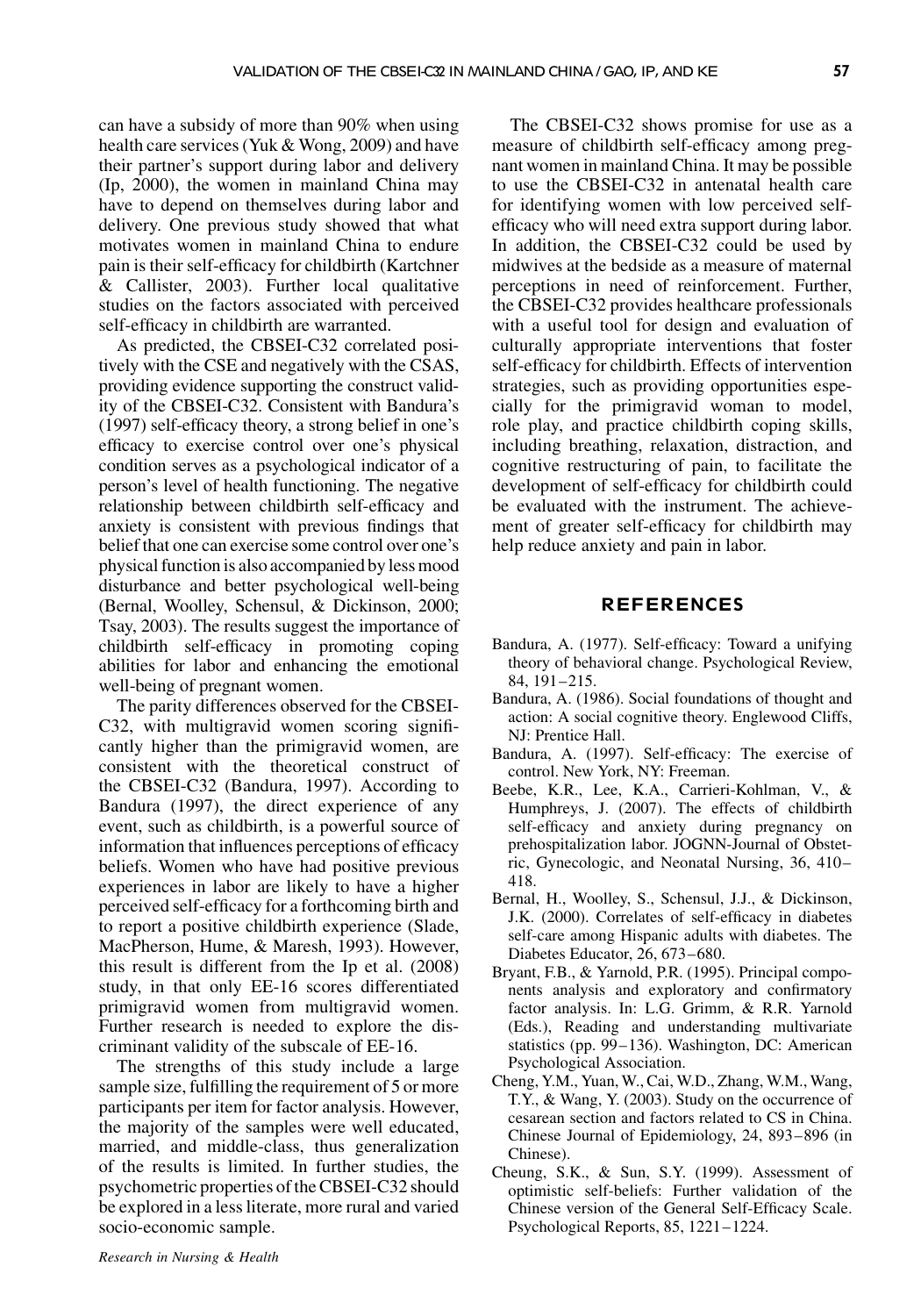- China Ministry of Statistics. (2004). An analysis report of National Health Services Survey in 2003 (pp. 104– 105). Beijing, China: XieHe Medical University Publishing House (in Chinese).
- Chiu, F.P., & Tsang, H.W. (2004). Validation of the Chinese General Self-Efficacy Scale among individuals with schizophrenia in Hong Kong. International Journal of Rehabilitation Research, 27, 159–161.
- DeVellis, R.F. (2003). Scale development: Theory and application (2nd edn.). Thousand Oaks, CA: Sage.
- Drummond, J., & Rickwood, D. (1997). Childbirth confidence: Validating the Childbirth Self-Efficacy Inventory (CBSEI) in an Australian sample. Journal of Advanced Nursing, 26, 613–622.
- Gao, L.L., (2010) Evaluation of an interpersonalpsychotherapy-oriented childbirth education programme for Chinese first-time childbearing women. Unpublished Doctoral Dissertation. Sun Yat-sen University, Guangzhou, P.R. China (in Chinese).
- George, D., & Mallery, P. (2006). SPSS for Windows step by step: A simple guide and reference, 13.0 update (6th edn.). Boston, MA: Allyn and Bacon.
- Gorsuch, R.L. (1983). Factor analysis (2nd edn.). Hillsdale, NJ: Erlbaum.
- Green, J.M., & Baston, H.A. (2003). Feeling in control during labor: Concepts, correlates, and consequences. Birth, 30, 235–247.
- Hong, X. (2007). Factors related to the high cesarean section rate and their effects on the ''Price Transparency Policy'' in Beijing, China. The Tohoku Journal of Experimental Medicine, 212, 283–298.
- Ip, W.-Y. (2000). Relationships between partner's support during labour and maternal outcomes. Journal of Clinical Nursing, 9, 265–272.
- Ip, W.-Y., Chan, D., & Chien, W.T. (2005). Chinese version of the Childbirth Self-Efficacy Inventory. Journal of Advanced Nursing, 51, 625–633.
- Ip, W.-Y., Chung, T.K.H., & Tang, C.S.K. (2008). The Chinese Childbirth Self-Efficacy Inventory: The development of a short form. Journal of Clinical Nursing, 17, 333–340.
- Ip, W.-Y., Tang, C.S.K., & Goggins, W.B. (2009). An educational intervention to improve women's ability to cope with childbirth. Journal of Clinical Nursing, 18, 2125–2135.
- Kartchner, R., & Callister, L.C. (2003). Giving birth: Voices of Chinese women. Journal of Holistic Nursing, 21, 100–116.
- Kavanagh, D.J. (1992). Self-efficacy and depression. In R. Schwarzer (Ed.), Self-efficacy: Thought control of action (pp. 177–194). Washington, DC: Hemisphere Publishing.
- Kline, R.B. (2005). Principles and practice of structural equation modeling (2nd edn.). New York, NY: Guilford Press.
- Larsen, K.E., O'Hara, M.W., Brewer, K.K., & Wenzel, A. (2001). A prospective study of self-efficacy expectancies and labor pain. Journal of Reproductive and Infant Psychology, 19, 203–214.
- Li, J.H. (2004). Gender inequality, family planning and maternal and child care in a rural Chinese county. Social Science & Medicine, 59, 695–708.
- Li, Y., Sun, B., & Zhang, W.Y. (2007). Changes in indication of cesarean section and its influencing factors. Maternal and Child Health Care in China, 22(1), 30–33 (in Chinese).
- Lowe, N.K. (1991). Maternal confidence in coping with labor: A self-efficacy concept. JOGNN-Journal of Obstetric, Gynecologic, and Neonatal Nursing, 20, 457–463.
- Lowe, N.K. (1993). Maternal confidence for labor: Development of the Childbirth Self-Efficacy Inventory. Research in Nursing & Health, 16, 141–149.
- Lowe, N.K. (1996). The pain and discomfort of labor and birth. JOGNN-Journal of Obstetric, Gynecologic, & Neonatal Nursing, 25, 82–92.
- Lowe, N.K. (2000). Self-efficacy for labor and childbirth fears in nulliparous pregnant women. Journal of Psychosomatic Obstetrics and Gynecology, 21, 219– 224.
- MacCallum, R.C., Browne, M.W., & Sugawara, H.M. (1996). Power analysis and determination of sample size for covariance structure modeling. Psychological Methods, 1, 130–149.
- Marsh, H.W., Balla, J.R., & Hau, K.T. (1996). An evaluation of incremental fit indices: A clarification of mathematical and empirical properties. In: G.A. Marcoulides, & R.E. Schumacker (Eds.), Advanced structural equation modeling: Issues and techniques (pp. 315–353). Mahwah, NJ: Erlbaum.
- Munro, B.H. (2005). Statistical methods for health care research (5th edn.) Philadelphia, PA: Lippincott Williams & Wilkins.
- Portney, L.G., & Watkins, M.P. (2000). Foundations of clinical research: Applications to practice (2nd edn.). Upper Saddle River, NJ: Prentice Hall.
- Resnick, B., Orwig, D., Hawkes, W., Shardell, M., Golden, J., Werner, M., & Magaziner, J. (2007). The relationship between psychosocial state and exercise behavior of older women 2 months after hip fracture. Rehabilitation Nursing, 32, 139–149.
- Rizzardo, R., Magni, G., Cremonese, C., Rossi, R.T., & Cosentino, M. (1988). Variations in anxiety levels during pregnancy and psychosocial factors in relation to obstetric complications. Psychotherapy and Psychosomatics, 49, 10–16.
- Schwarzer, R., & Jerusalem, M. (1995). Generalized Self-Efficacy Scale. In: J. Weinman, S. Wright, & M. Johnston (Eds.), Measures in health psychology: A user's portfolio. Causal and control beliefs (pp. 35– 37). Windsor, United Kingdom: NFER-Nelson.
- Shi, G., & Gong, S. (2005). An analysis of China's investment and performance in health system since reform and opening. Chinese Development Review, 7(1), 50–77 (in Chinese).
- Siela, D., & Wieseke, A.W. (2000). Stress, self-efficacy and health. In: V.H. Rice (Ed.), Handbook of stress, coping, and health: Implications for nursing research, theory and practice (pp. 495–515). Thousand Oaks, CA: Sage.